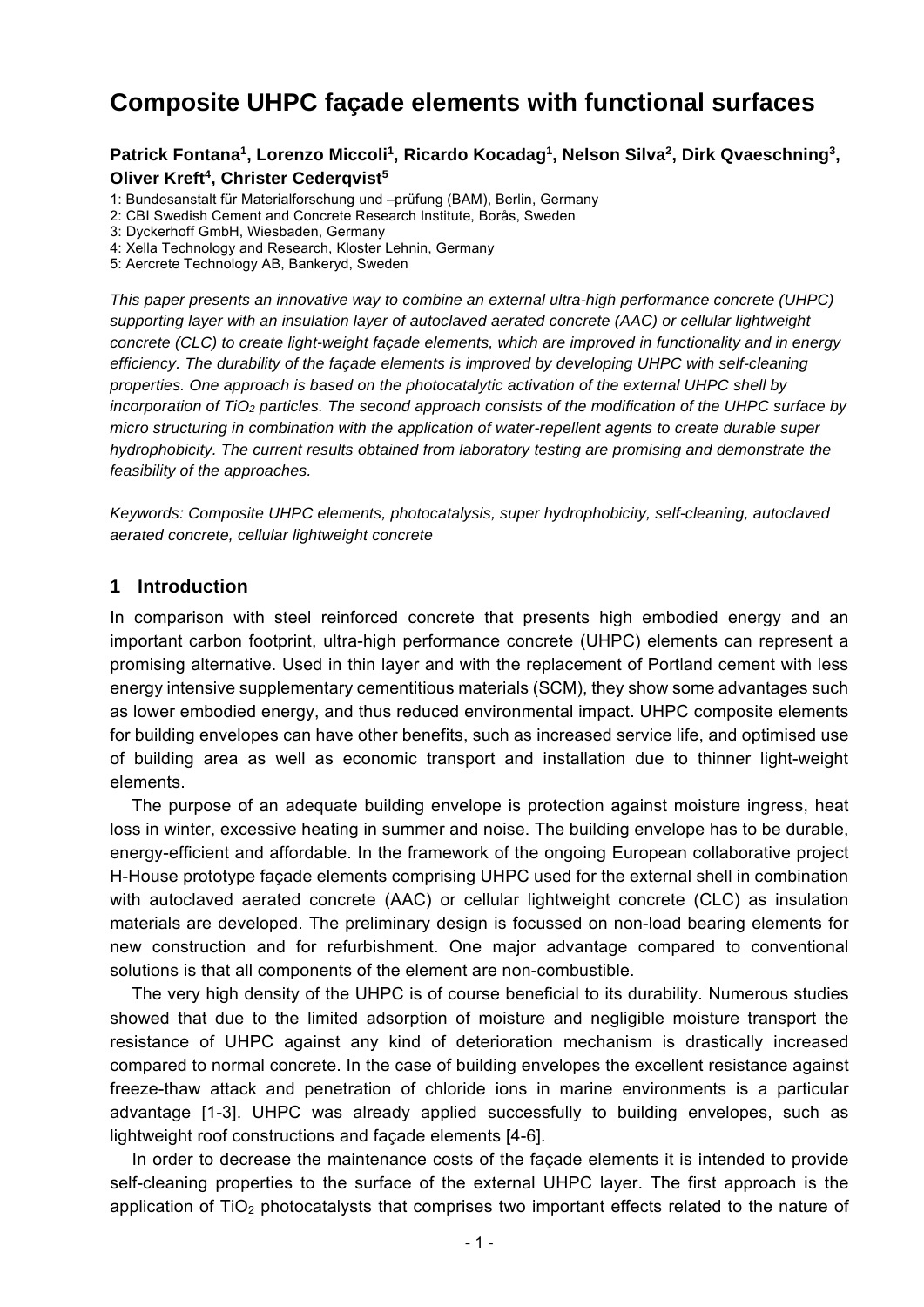photoactive TiO2: a) the self-cleaning effect due to redox reactions promoted by UV radiation, which is promoting the disintegration of dirt, and b) the photo-induced hydrophilicity that enhances the self-cleaning effect by improved removal of dirt due to rainwater soaking between the dirt and the hydrophilic surface [7]. Although the self-cleaning properties of  $TiO<sub>2</sub>$  are known since the 1970s, its application in cementitious materials constructions started only since 2000 in a wider manner. Short, but comprehensive overview is provided by [7], [8]. The most efficient way to use  $TiO<sub>2</sub>$  is its concentration at the concrete surface, e.g. as a coating, since  $TiO<sub>2</sub>$  particles located in the bulk of the concrete are not reached by UV radiation, and thus not available to active photocatalytic processes [9]. It is possible to realise such coating by incorporation of  $TiO<sub>2</sub>$ particles in the form release agent [10]. However, the durability of  $TiO<sub>2</sub>$  coatings might be limited. Therefore, in the presented studies  $TiO<sub>2</sub>$  was applied as bulk addition, which was not considered as severely uneconomic due to the small thickness of the external UHPC layer.

The second approach is to create a super hydrophobic UHPC surface. Super hydrophobicity is usually associated with contact angles of a water droplet ≥ 140-150° and is often referred to as Lotus effect. The special micro texture and the hydrophobic wax coating of the lotus leaf minimise the contact area between a water drop and the leaf. When a raindrop is hitting the leaf, it is easily running off and collecting dirt deposits from the surface. The same principle can be transferred to concrete. The use of technical fabrics as a relatively simple technique for micro-structuring of a concrete surface for the purpose of creating super hydrophobicity is reported in [11] and with UHPC it was possible to reproduce a micro texture very similar to that of the lotus leaf [12]. In both studies super hydrophobicity was achieved by applying a hydrophobic agent on the microstructured surface of the hardened concrete.

## **2 Façade elements**

## **Element design**

The current design of the elements is based on the assumption of a model residential building with a floor height of 3 m. The maximum element length is supposed to be 5 m (Fig. 1). The general idea is to realise the external UHPC shell as a box-shaped element and to produce the insulation layer by simply cast the AAC/CLC into the UHPC box. In the case of the combination of UHPC and AAC, a joint autoclaving of both layers is intended, which is limiting the maximum size of the elements to approx. 3  $m \times 2$  m due to the restricted size of the autoclaves used in AAC industry. The thickness of the insulation layer is calculated according to the materials characteristics and a target U-value of 0.15 W/(m²·K). The design of the UHPC layer is based on load assumptions required by Eurocode 2 [13].

Due to the support from the edges of the UHPC box no shear forces are generated in the UHPC-AAC/CLC interface during transport and service life. Thus, no additional connectors are necessary, provided that the bond between UHPC and AAC/CLC is sufficiently high to prevent from detachment of the layers when the composite element is tilted after demoulding and during transport. The edges are forming a frame and improve the stiffness of the element, allowing decreasing the thickness of the external UHPC layer. Moreover, the frame is providing a minimum protection to the weak insulation material during handling of the elements. In the corners, the cross section of the frame is broadened to include the assemblies for anchoring and transport/installation. The shape of the edges was optimised reducing the section height near the corners and placing openings in correspondence of the middle parts. These measures allowed the reduction of weight without compromising their structural performances. Details on production technology are reported in a previous study [14].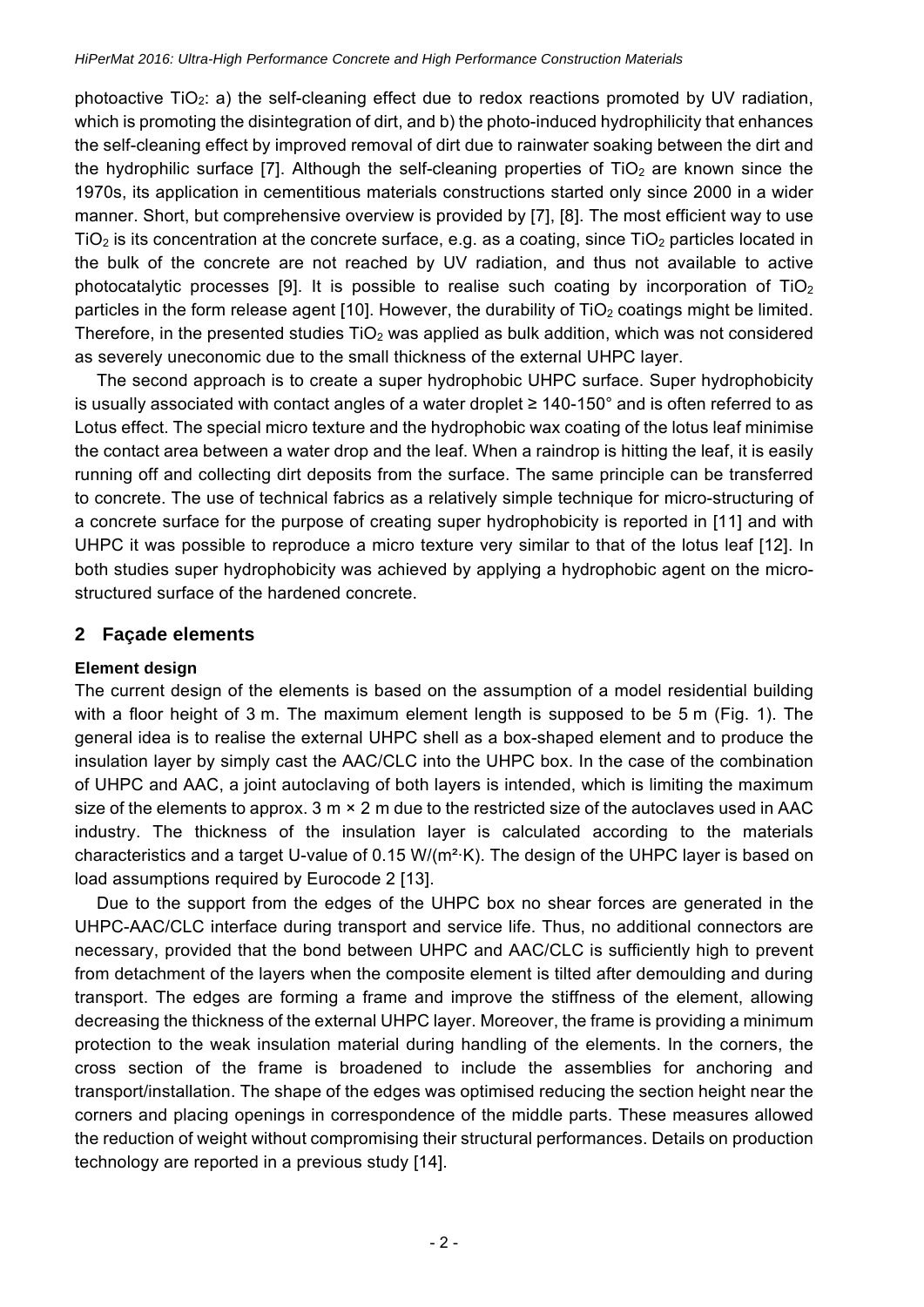

*Figure 1: Basic element design (dimensions in cm).* 

#### **Materials**

The UHPC adopted is based on Dyckerhoff Nanodur® technology. Nanodur® Compound is a binder blend based on Nanodur® cement (CEM II/B-S 52,5 R) and contains ultrafine components (Portland cement, blast furnace slag, quartz, synthetic silica) smaller than 250 μm that are dry mixed intensively. In this way the homogeneity and dense packing of the particles is reliably achieved and the mixing process of the UHPC with a standard concrete mixer is simplified significantly [15].

For the activation of the photocatalytic effect, up to 5 wt.-% TiO<sub>2</sub> related to the total amount of solid components (binder compound and aggregates) was added, which required increasing the amount of superplasticiser significantly to maintain the workability, i.e. the flow characteristics and the self-compacting properties of the UHPC. The mixture compositions are listed in Table 1.

| <b>Material</b>        | <b>Reference</b>         | $1\%$ TiO <sub>2</sub> | $3\%$ TiO <sub>2</sub> | $5\%$ TiO <sub>2</sub> |
|------------------------|--------------------------|------------------------|------------------------|------------------------|
| Nanodur® Compound      | 1050                     | 1028                   | 984                    | 940                    |
| $TiO2$ powder          | $\overline{\phantom{a}}$ | 22                     | 66                     | 110                    |
| Sand 0/2 mm            | 1150                     | 1150                   | 1150                   | 1150                   |
| Superplasticiser (PCE) | 17.9                     | 30.0                   | 53.3                   | 80.0                   |
| Water                  | 178.5                    | 178.5                  | 178.5                  | 178.5                  |

| Table 1: UHPC mixture compositions (in kg/m <sup>3</sup> ). |  |
|-------------------------------------------------------------|--|
|-------------------------------------------------------------|--|

Further reduction of embodied energy was achieved by replacement of Portland cement with SCM originating also from industrial residuals. Appropriate SCM and UHPC mixture compositions were referred to minimum compressive strength of 100 N/mm². In the case of joint autoclaving of external UHPC and AAC insulation layers, the increased use of SCM is even more reasonable since their reactivity is significantly enhanced, leading to an appreciable contribution to the hydration processes in autoclaved UHPC [16].

The structure of AAC is characterised by a solid skeleton and aeration pores being formed during the aluminium-driven expansion of the slurry. The solid skeleton consists mainly of hydrothermally synthesized crystalline calcium-silicate-hydrates (thereof mainly tobermorite) and minor contributions of unreacted sand. The foam-like structure of AAC, with its solid skeleton acting as partitioning walls between the aeration pores [17], leads to an optimum correlation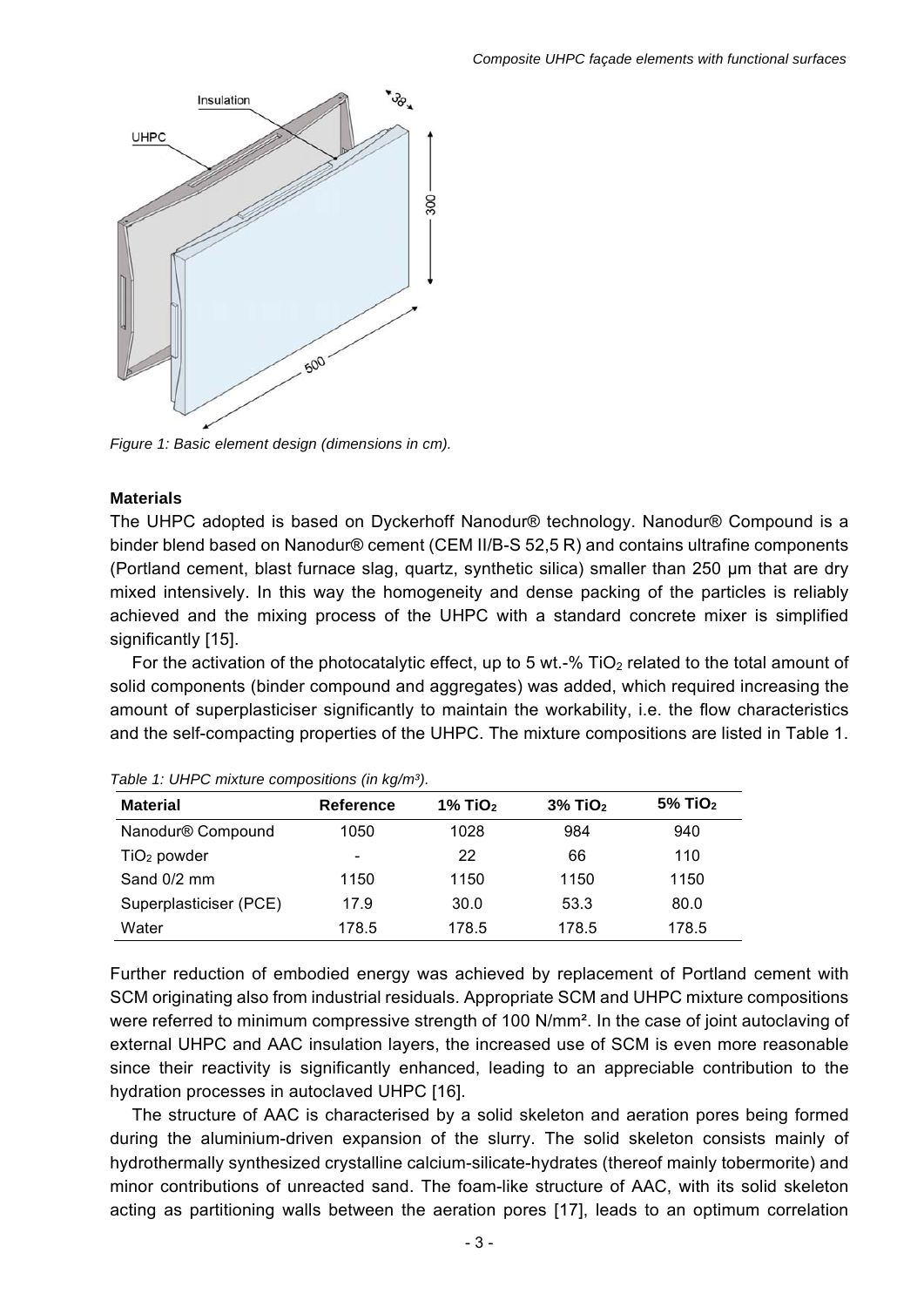between weight and compressive strength. On the other hand the properties of AAC always represent a compromise of mechanical and thermal properties. In case of a certain minimum mechanical requirement, options for reducing the thermal conductivity are limited. The AAC adopted is based on Xella Multipor® technology [18]. The lowest range of thermal conductivity  $(\lambda = 42-47 \text{ mW/(m·K)})$  was accomplished at dry densities between 85 and 115 kg/m<sup>3</sup> (Fig. 2a). Due to its extremely low mass, such light-weight AAC is a pure insulation material without any load bearing capacity.

In order to be used as a high performance insulation material, very low density CLC must be developed. The goal is to achieve a thermal conductivity of  $\lambda$  = 30-35 mW/(m·K) at a density around 150 kg/m<sup>3</sup>. Given the high volume of foam, the main challenge is to guarantee that the cementitious matrix sets fast enough to sustain the porous structure without collapse of the foam. For this purpose, calcium sulfoaluminate cement was chosen as binder, which sets much faster compared to Portland cement. Initial tests showed that at low densities, similar to AAC, the compressive strength of CLC is very low. The results from thermal conductivity measurements (Fig. 2b) are quite promising. At a density of about 300 kg/m<sup>3</sup>, the  $\lambda$ -value is around 70 mW/(m·K). Given the good linear correlation with density,  $\lambda$  < 45 mW/(m·K) can be expected for the target density of the research. Additional improvement of the thermal performance can be expected by the incorporation of aeogels based on the Quartzene® technology. Typical bulk densities of the Quartzene® materials fall in the range  $40-150 \text{ kg/m}^3$ , the specific surface area (BET) is up to 750  $m<sup>2</sup>/g$ , and the thermal conductivity is presently 22-27 mW/(m·K).



*Figure 2: Correlation between thermal conductivity and dry density. (a) AAC; (b) CLC.* 

## **3 Self-cleaning surfaces**

#### **Photocatalytic activity**

The photocatalytic activity of two types of anatase  $TiO<sub>2</sub>$  products added to the UHPC was investigated by colour measurements on samples polluted with methylene blue following EN 1096-5 [19] and DIN 52980 [20]. For this purpose (2.5  $\pm$  0.5) mg/cm<sup>2</sup> of 1 wt.-% aqueous methylene blue solution was applied to the samples surface and evenly distributed. After pollution, the samples were subjected to artificial weathering consisting of two cycles of 24 hours of UV radiation (40 W/m²) at 23 °C and 50% relative humidity (RH) and subsequent spraying of water with 2 bar pressure for 15 seconds. The degradation of the methylene blue caused by the UV radiation is obvious from the sample images in Fig. 3. The disadvantage of the standard tests adopted, or more in general, the disadvantage of the methylene blue and other types of dye, might be their instability when exposed to UV radiation. In order to distinguish between the photocatalytic effect and the decomposition of the methylene blue caused by the UV radiation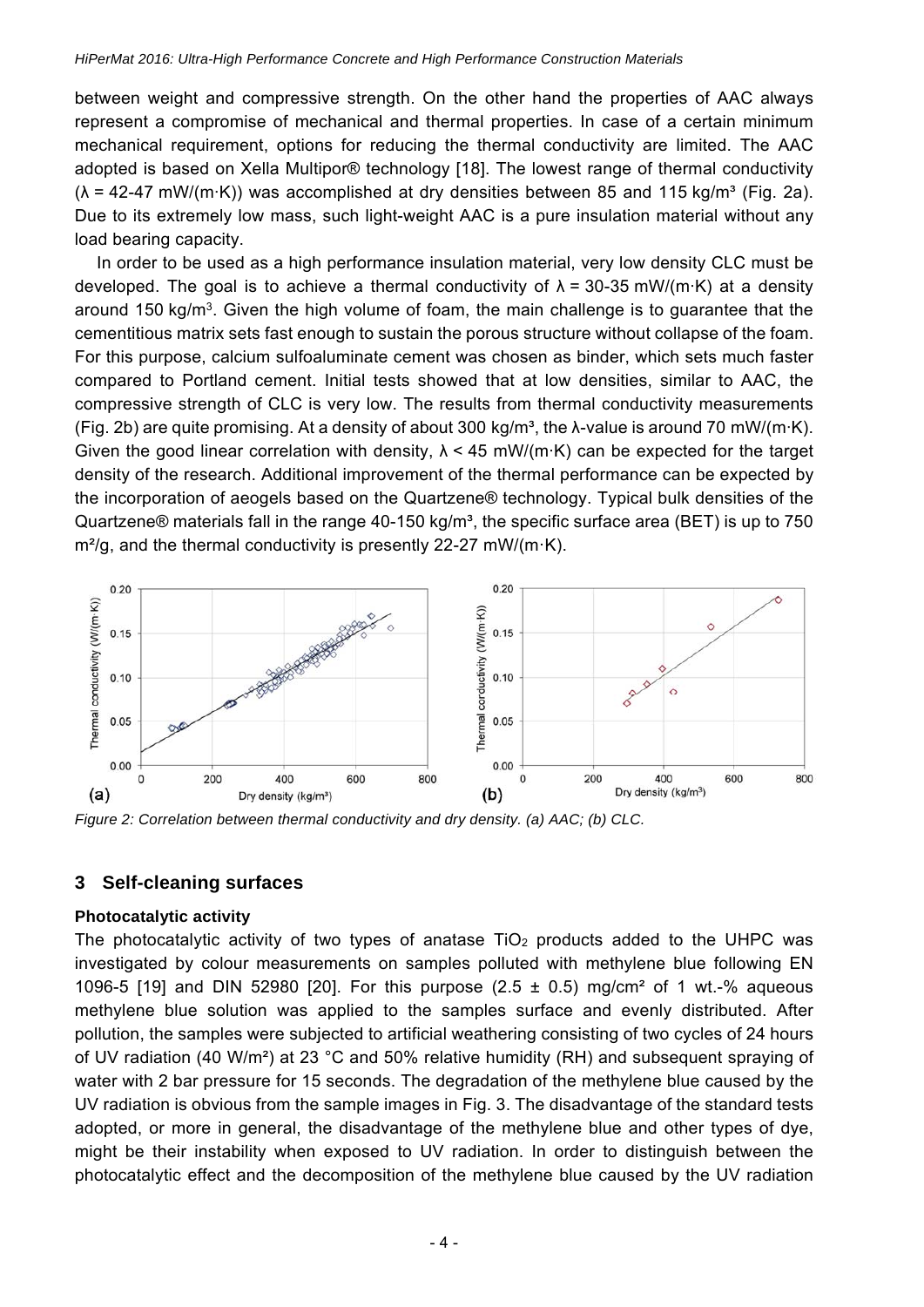itself, it was necessary to include a polluted reference sample in the test series that was not modified with  $TiO<sub>2</sub>$ , as was noted already in [7].



*Figure 3: UHPC sample (10 cm × 10 cm) polluted with methylene blue in the initial state (a), after 24 hours UV radiation (b) and after48 hours UV radiation (c).* 

In the colour measurements, using a Minolta CM 2600d spectrophotometer, three parameters were determined that define a distinct point in the L<sup>\*</sup>-a<sup>\*</sup>-b<sup>\*</sup> colour space: L<sup>\*</sup> for lightness, and a<sup>\*</sup> for blue-yellow and b\* for red-green dimensions. Using these parameters, every change in colour of the sample surfaces due to pollution and self-cleaning was expressed as displacement in the colour space and the decrease of pollution was quantified as ratio of the colour displacement after self-cleaning to the colour displacement from original state to polluted state.

Fig. 4 presents the evaluated test results. The reference sample without addition of  $TiO<sub>2</sub>$ showed a decrease of pollution of 10%, which is attributed exclusively to the decomposition of the methylene blue caused by the UV radiation. With addition of  $TiO<sub>2</sub>$  the decomposition of the methylene blue (decrease of pollution) was significantly higher due to the photocatalytic effect. The results demonstrate a higher efficiency of the  $TiO<sub>2</sub>$  Type 1 at moderate dosages.



Figure 4: Influence of TiO<sub>2</sub> in UHPC on the decomposition of methylene blue (decrease of pollution) after 48 *hours UV radiation.* 

#### **Water repellence**

The challenge to create a permanent super hydrophobic concrete surface is the adequate and durable replication of a specific micro structure in combination with effective and durable chemical water repellence. In the presented studies, an elastane-polyamide fabric (Fig. 5a) was used as substrate for the UHPC cast to generate a micro structured imprint. Due to the excellent fresh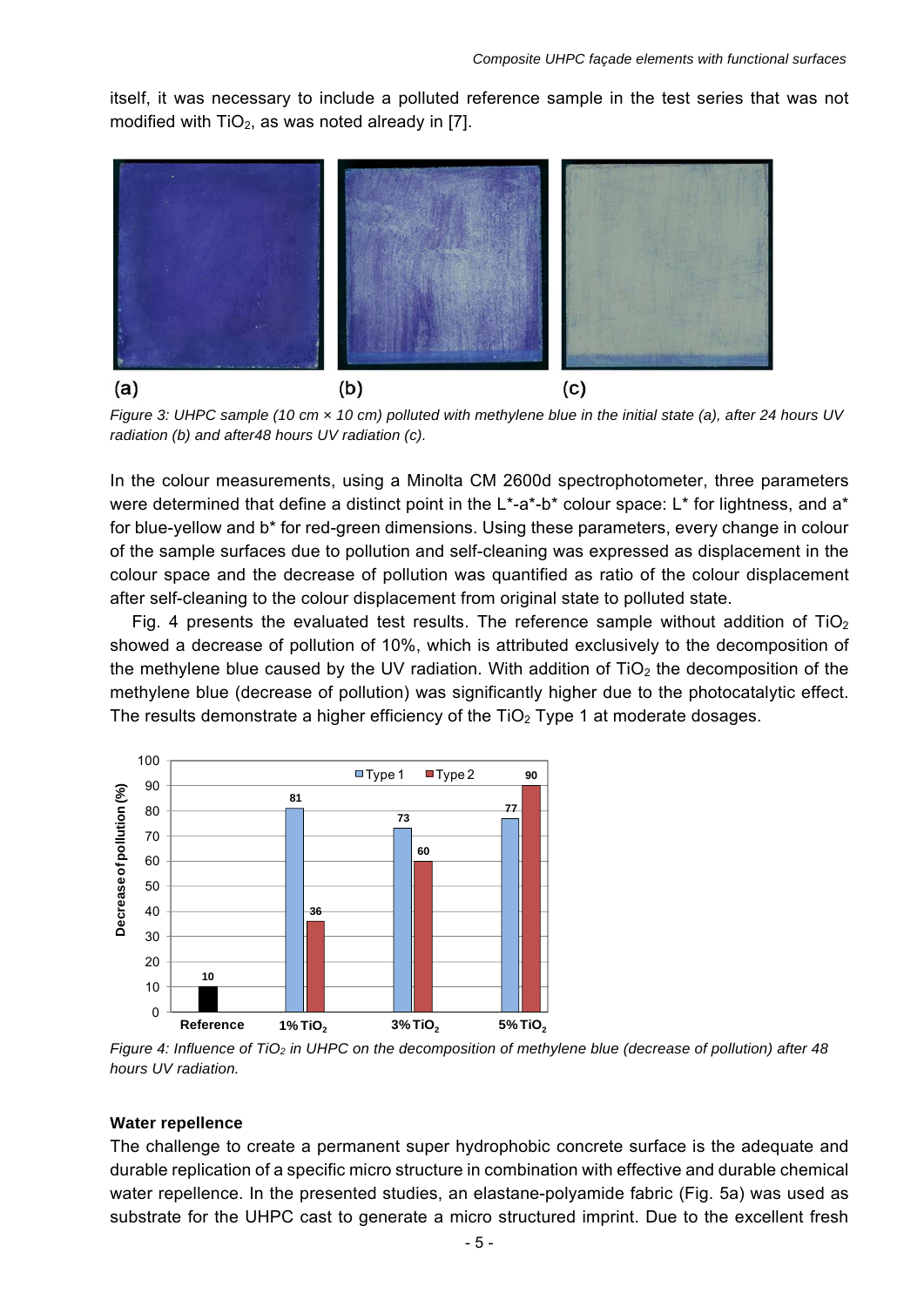concrete properties and the high packing density of the ultrafine particles of the Nanodur® based UHPC the reproduction of micro structure was almost perfect (Fig. 5b-c). The micro-structured UHPC surface was compared to the performance of a relatively smooth UHPC surface created using a PVC board as substrate for concrete cast.



*Figure 5: (a) Fabric, (b) Micro structure of fabric, (c) Micro structure of UHPC surface cast on fabric.* 

As already stated in [11], concrete surfaces without any hydrophobic treatment, even if microstructured, are hydrophilic (Fig. 6a). Hydrophobic concrete surfaces are obtained only by application of water-repellent agents (Fig. 6b).



*Figure 6: Surface of UHPC samples. (a) Micro-structured only. (b) Micro-structured and impregnated with water-repellent agent after demoulding.* 

Investigations on water repellence were performed using seven types of chemical agents (six of them silane-based and one based on potassium methyl siliconate) by means of contact angle and roll-off angle measurements using a OCA-20 measurement system (DataPhysics Instruments). The volume of the water droplets was 22 µl. The measurement of the contact angles started 30 seconds after placing the droplet. Roll-off angles were measured using the tilting table function of the measurement device. When the table is tilted, the sample surface is rotated from the horizontal to the vertical, i.e. from 0° to 90°, and the rotation angle is registered automatically when the water droplet is rolling off the sample surface. The lower the roll-off angle, the more pronounced is the water repellence.

Following the approach introduced in [11] the micro-structured UHPC surface was impregnated with a water-repellent agent after initial hardening of the UHPC. This approach was advanced by application of the water-repellent agent on the fabric substrate shortly before the concrete cast. With both methods the water-repellent agents were applied with a paintbrush.

The measurements were performed after storing the samples for 14 days at 23 °C and 50% RH. From the results of the contact angle measurements shown in Fig. 7a it is evident that in general the best performance, i.e. the highest water contact angles, were obtained with the samples where the water-repellent agents were applied on the fabric before the cast of the UHPC. The lowest contact angles were obtained when the UHPC was cast on the PVC and impregnated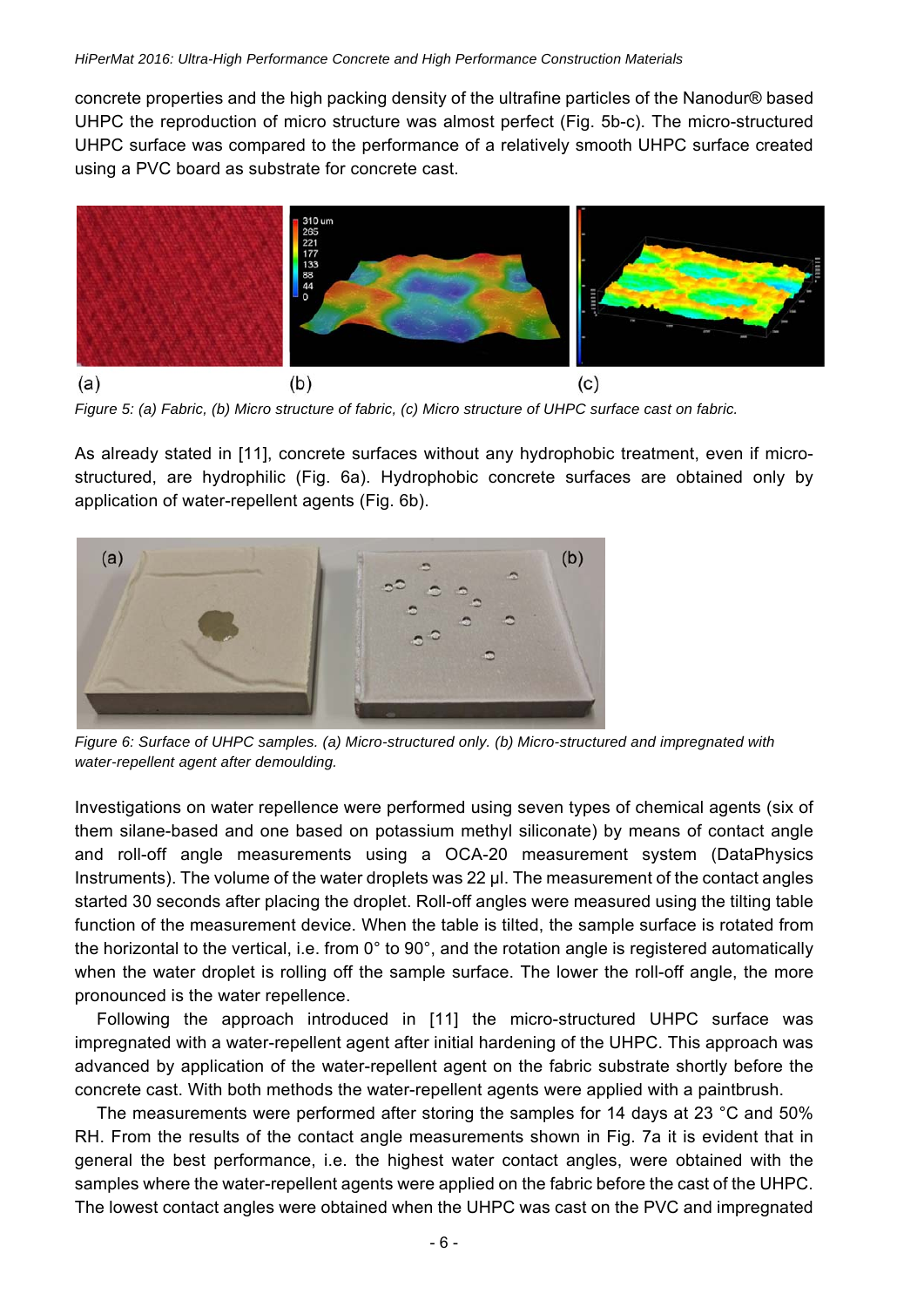with the water-repellent agents after initial hardening. Intermediate results were obtained when micro structured UHPC surface was impregnated. The best results were obtained with the products A, B and G with contact angles  $\geq 140^{\circ}$ , and the product F.

The results of the roll-off angle measurements are presented in Fig. 7b. Roll-off angles were measured only with the products A, B, F and G when the water repellent agents were applied, with which the highest contact angles were measured, and with the product G when it was applied on the micro-structured UHPC surface. No roll-off angles are indicated when the samples were rotated up to 90° (vertical position) and the water droplets were still sticking to the sample surface and not rolling off.



*Figure 7: Results of contact angle (a) and roll-off angle (b) measurements.* 

Fig. 8 shows images of the samples (10 cm × 10 cm) with the best results related to contact angle and roll-off angles measurements. The images were captured three weeks after demoulding and subsequent storage at 23 °C and 50% RH. Using the paste-like products A and B (Fig. 8a-b) brush marks were clearly visible, whereas with the liquid product G the surface was much more homogeneous in colour (Fig. 8c).



*Figure 8: Images of samples prepared with water-repellent agents applied with a paintbrush on fabric substrate before concrete cast.* 

## **4 Conclusions**

The experimental investigations presented in this paper aimed at identifying appropriate ways to obtain self-cleaning surfaces that might be adopted in an industrial production of precast UHPC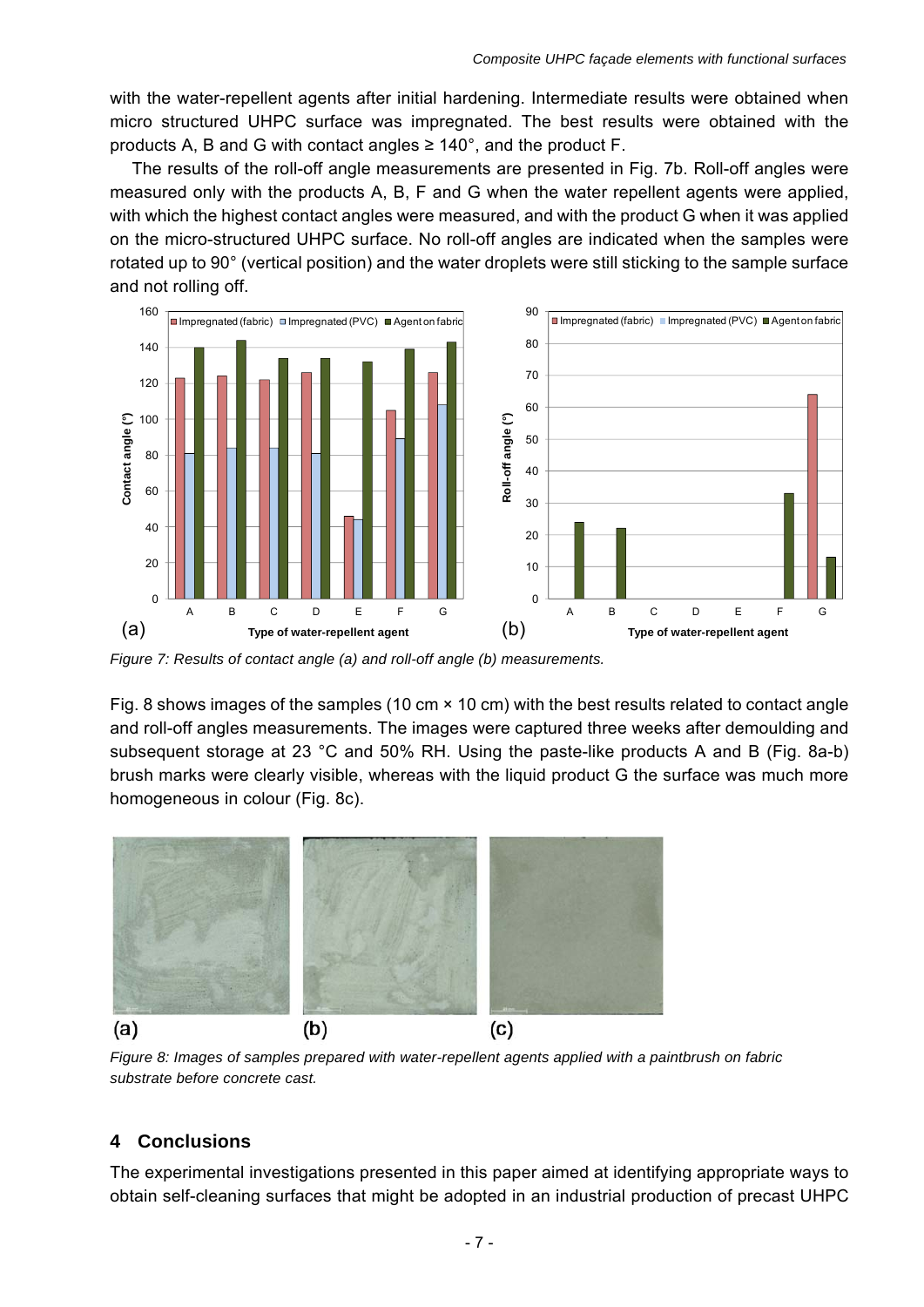façade elements. The results revealed the suitability of fabrics for the manufacture of microstructured UHPC surfaces, which in combination with a water-repellent agent may generate super hydrophobicity.

The test results have shown that the most efficient way to use the water-repellent agent is its application on the fabric substrate before the concrete cast. It is assumed that the active substances of the agent are incorporated better in the fresh UHPC than in the hardened UHPC when the UHPC is impregnated and the penetration of the agent might be reduced by the high density of the hardened UHPC.

Excellent test results by means of contact and roll-off angle measurements were obtained with three silane-based products However, while the liquid product did not influence the surface quality of the UHPC, it was impaired when the paste-like products were used. Possibly, the performance of the agents can be improved by adjusting the products more liquid and/or by other application techniques instead of brushing, e.g. spraying or using paint rollers.

Preliminary results of artificial weathering tests revealed consistently good performance of the water repellence in the case of the aforementioned silane-based products when applied on the fabric substrate before the concrete cast. The tests included 140 heating and freeze-thaw cycles with a total UV-A radiation of approximately 145 MJ/m<sup>2</sup>. However, UHPC samples with waterrepellent and with photocatalytic surfaces are currently exposed to urban environment at BAM premises being located close to a main road to evaluate the performance of the functional surfaces in the long-term by means of water contact angle and roll-off angle measurements as well as colour and gloss measurements. The efficiency of photocatalytic concrete surfaces based on the use of  $TiO<sub>2</sub>$  might be impaired by soiling as reported in [21] where the efficiency of the photoactivity was recovered to a large extent after manual cleaning of the surfaces.

The concept of a box-shaped UHPC structural layer is a simple and robust solution for the composite façade elements. Besides the good structural performance, the concept enables efficient protection of the insulation layer during transport, installation and use. Additionally, due to the absence of reinforcement and connectors through the insulation, the production technology does not involve major labour-intensive tasks, which is desirable for scale-up, and the thermal performance of the elements is not impaired. With the current design the U-value of the composite elements was numerically estimated to  $\leq$  0.15 W/(m<sup>2</sup>·K) considering a thermal conductivity of the mineral insulation layer of  $\lambda = 45$  mW/(m·K).

## **Acknowledgements**

This research study was made possible with the support of the European Union's Seventh Framework Programme for research, technological development and demonstration under grant agreement no. 608893 (H-House, www.h-house-project.eu).

## **References**

- [1] Ahlborn, T.M.; Misson, D.L.; Peuse, E.J.; Gilbertson, C.G.: Durability and Strength Characterization of Ultra-High Performance Concrete under variable Curing Regimes. Proc. 2nd Int. Symp. on Ultra High Performance Concrete, Kassel 2008, pp.197-204.
- [2] Thomas, M.; Green, B.; O'Neal, E.; Perry, V.; Hayman, S.; Hossack, A.: Marine performance of UHPC at Treat Island. Proc. HiPerMat 2012, 3rd Int. Symp. on UHPC and Nanotechnology for High Performance Construction Materials, Kassel 2012, pp. 365-370.
- [3] Piérard, J.; Dooms, B.; Cauberg, N.: Evaluation of Durability Parameters of UHPC Using Accelerated Lab Tests. Proc. HiPerMat 2012, 3rd Int. Symp. on UHPC and Nanotechnology for High Performance Construction Materials, Kassel 2012, pp. 371-376.
- [4] Acker, P.; Behloul, M.: Ductal® technology: A large spectrum of properties, a wide range of applications. Proc. Int. Symp. On Ultra High Performance Concrete, Kassel 2004, pp. 11-23.